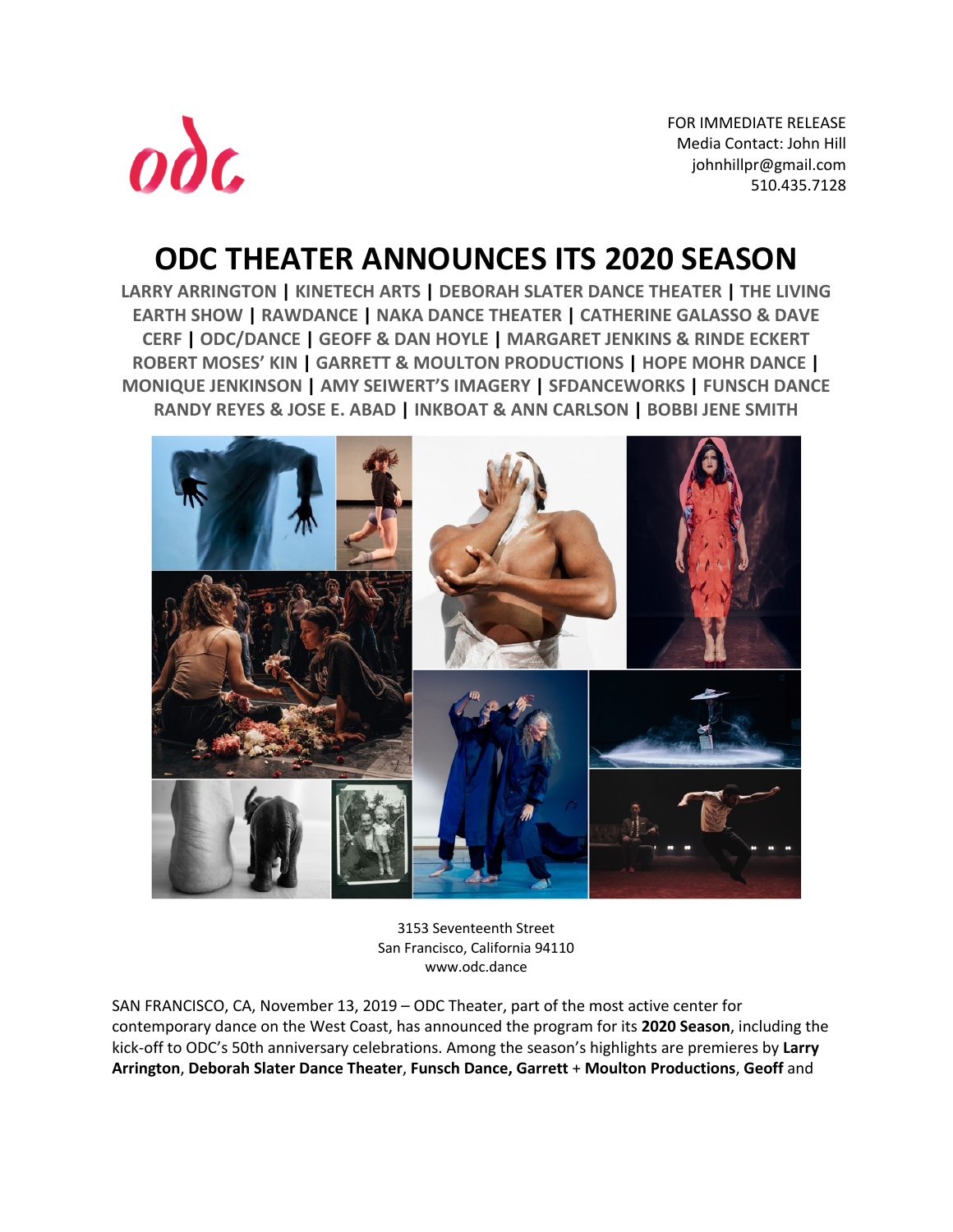**Dan Hoyle, inkBoat** with **Ann Carlson**, **Kinetech Arts**, **The Living Earth Show**, **Robert Moses' Kin**, **RAWdance**, **Amy Seiwert's Imagery**, **SFDanceworks** and **Bobbi Jene Smith**.

The 2020 edition of the **Walking Distance Dance Festival** will be the occasion for the beginning of formal celebrations of ODC's half-century mark. The Festival's programs will feature a number of Bay Area artists who have been in relationship with ODC over the years, artists including **Catherine Galasso** and **Dave Cerf**, **Janice Garrett** and **Charles Moulton**, Geoff and Dan Hoyle, **Margaret Jenkins** and **Rinde Eckert**, **Monique Jenkinson**, **Hope Mohr**, Robert Moses, and **José Navarrete** and **Debby Kajiyama**. During the opening program, ODC's flagship company, **ODC/Dance**, will appear in a special outdoor performance along Shotwell Street.

ODC Theater is also proud to continue its *Unplugged* series, bringing audiences into the process of **ODC/Dance**, as well as interdisciplinary artists **randy reyes** and **jose e. abad**. "Central to ODC Theater's mission is a commitment to supporting the artists we grow," said ODC Theater Director **Julie Potter**. "The **Resident Artist Program** currently provides a creative home for Larry Arrington, **Antoine Hunter, Daiane Lopes da Silva** and **Weidong Yang** of Kinetech Arts, and **Lauren Simpson** as they evolve their craft, provoke the community and bring new performance work to life. And for the public, the **ODC Theater Institute** is a series of shared practice sessions with select visiting artists, offering opportunities to learn creative tools and techniques.

"While unstable and nuanced, choreographic forces are significant in their capacity to mediate subtle shifts and seed new possibilities," continued Potter. "What is experienced? Reinforced? Interrupted? Remembered? By repeatedly bringing artists and audiences together, ODC Theater has the potential to generate what a cultural commons requires to thrive—meaningful exchange and collectivity."

Tickets for ODC Theater's 2020 Season go on sale November 14. A limited number of half-price Art Access tickets are available on a first-come, first-served basis to those for whom price is a barrier. For more information, visit **odc.dance**.

\* \* \*

**LARRY ARRINGTON** *No Quarter* (world premiere) **January 9 - 11** Thursday – Saturday  $\omega$  8:30 p.m.

ODC Theater Resident Artist Larry Arrington's new work, *No Quarter*, is a folk dance that considers archetypes of power, paternity and the consequences of time. Using astrology as a deeply held personal practice, *No Quarter* is performed as an offering on the weekend of the Saturn-Pluto conjunction. It excavates the shadow side and spiritual underpinnings of Eurocentric cultural tenets, the notions of a deity that branch out from them, and the resulting ideological slip from the many to the one.

Arrington is a dance-artist working in hybrids of idea and practice. Since 2011, she has been an active member of the Bay Area's dance and performance community. She's collaborated in the creation of new works with artists including Ruairi Donovan, Keith Hennessy, Jesse Hewit, Mica Sigourney, Amara Tabor-Smith and Julie Tolentino.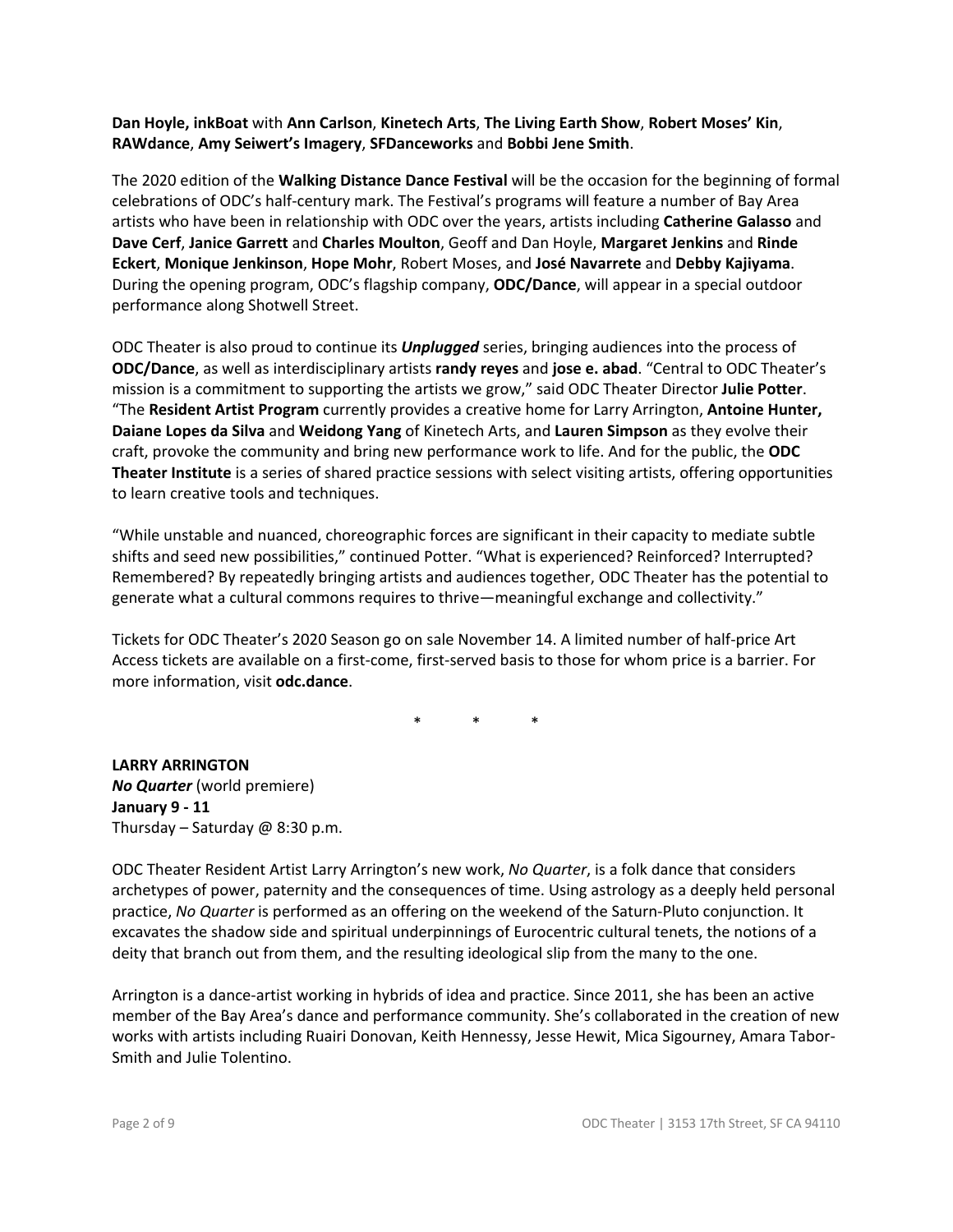## **ODC/DANCE** *UNPLUGGED* **February 14** Friday @ 7 p.m.

ODC's *Unplugged* series is a recurring platform offering a rare and candid look into the creative process. Founded in 1971 by Artistic Director **Brenda Way**, ODC/Dance was one of the first American companies to incorporate a postmodern sensibility, with an appreciation for pedestrian movement, into a virtuosic contemporary dance technique, and to commit major resources to interdisciplinary collaboration and musical commissions for the repertory.

**Kinetech Arts** AI Sensorium (world premiere) **February 21 - 23** Friday – Sunday  $\omega$  8 p.m.

Kinetech Arts, composed of ODC Resident Artists Daiane Lopes da Silva and Weidong Yang, works at the intersection of dance, science and technology to create innovative and socially responsible performances. *AI Sensorium* investigates how bodies and minds are transformed, exploited and manipulated by machine learning and artificial intelligence (AI) both virtually and physically. Unlike physical footprints which disappear over time, the erasure of digital footprints is futile. One can no longer control what is left behind. Through "deepfake" AI, human image synthesis can transport one's face onto another's body. *AI Sensorium* is a reflection on these strange realities, a poetic and fresh perspective that invites the viewer to meditate on their daily interactions in the virtual and physical worlds.

#### **DEBORAH SLATER DANCE THEATER**

#### *inCIVILITY: A Seat at the Table* **&** *Outrage Machine* (world premiere) **February 27 – March 1** Thursday – Saturday @ 8 p.m., Sunday @ 5 p.m.

In celebration of Deborah Slater Dance Theater's 30th anniversary season, ODC Theater co-presents parts two and three of the company's *inCIVILITY* series —*Outrage Machine (*2018), a combination of motion capture, live interactive visual effects and dance, and the world premiere of the third and final section, *A Seat at the Table*. Inspired by Adam Gopnick's article for *The New Yorker*, "Who Deserves a Seat at the Table," and Jonathan Swift's "A Modest Proposal," *A Seat at the Table* explores the adage that "If you're not at the table, you're probably on the menu."

#### **THE LIVING EARTH SHOW**

*T.L.E.S.tival* (world premiere) March  $6 - 7$ Friday  $@$  8 p.m., Saturday  $@$  6 p.m. & 9 p.m.

Celebrating its 10th anniversary next year, the "ferociously creative" percussion-guitar duo, The Living Earth Show, will put on a mini-festival (*T.L.E.S.tival* The Living Earth Show Festival) featuring one of its most iconic collaborations followed the next evening by a world premiere. On March 6, ODC Theater will co-present *Lordship and Bondage: The Birth of the Negro Superman.* Composed by and performed with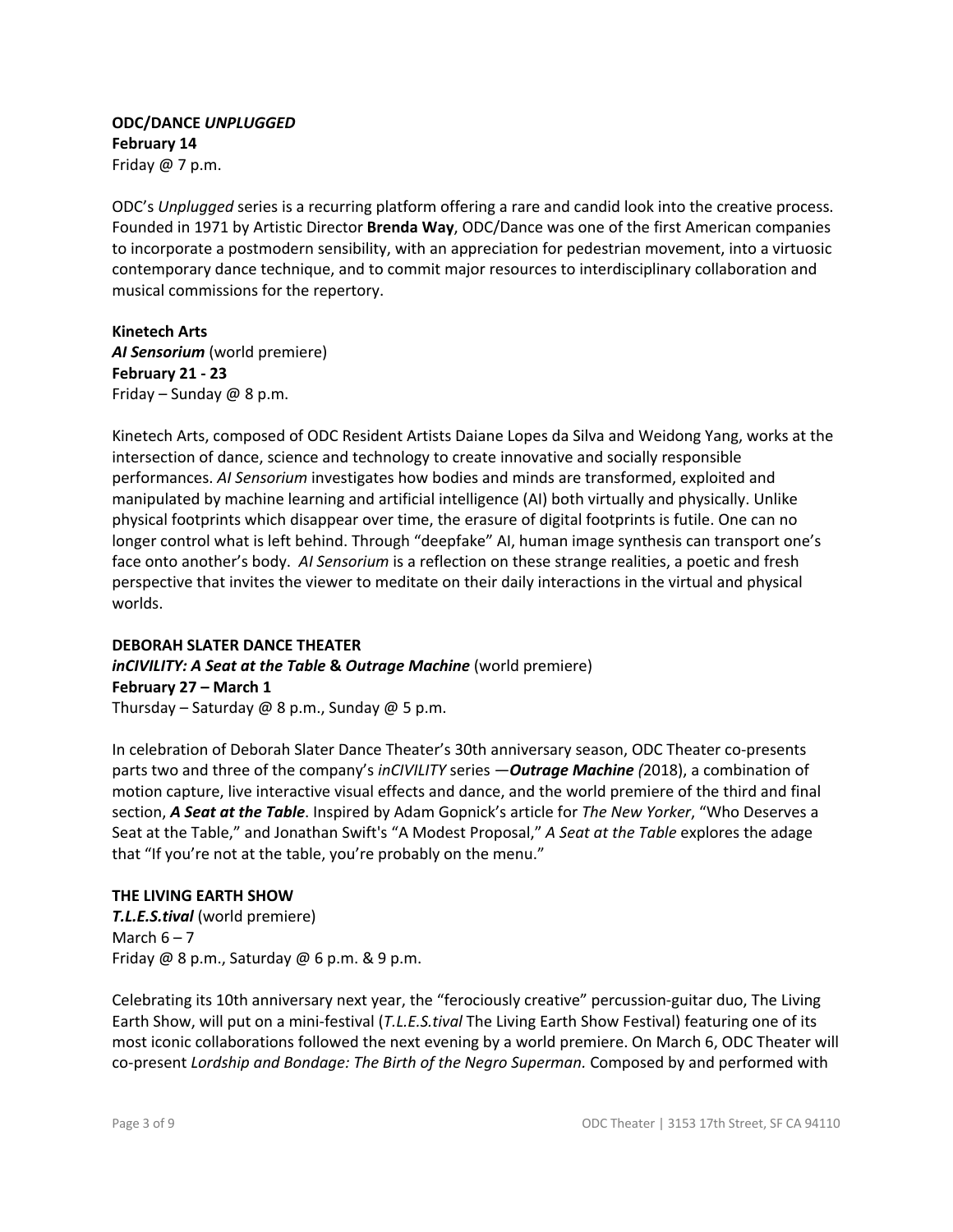**M. Lamar**. *Lordship and Bondage* is an original ten-movement song cycle with text drawn from Hegel's *Phenomenology of Spirit*, Nietzsche's *Thus Spoke Zarathustra* and the composer Sun Ra's words on discipline and freedom. Then on March 7, ODC Theater will co-present the world premiere of *Echoes*, created and performed with the **Kronos Quartet**, composer **Danny Clay** and **Youth Speaks**, a San Francisco-based organization devoted to combating youth illiteracy, isolation and alienation. "*Echoes* is a spoken-word chamber opera foregrounding the voices and stories that are often silenced and marginalized in a changing San Francisco," said The Living Earth Show's **Travis Andrews** and **Andy Meyerson**.

#### **RAWDANCE**

*TRIPLE TAKE* (world premieres) March 12 – 15 Friday  $@$  8 p.m., Saturday  $@$  6 p.m. & 9 p.m.

After expanding to the East Coast in 2019, RAWdance's three artistic directors will unite in 2020 for *TRIPLE TAKE*, an eclectic trio of new works. *Shadow*, with choreography by RAWdance Co-Founders **Wendy Rein** and **Ryan T. Smith**, is a two-part dance that takes "a deep dive into the digital data debris we leave behind." Only part one of *Shadow* will appear on this program. *The Healer*, with choreography by RAWdance's newest co-artistic director, **Katerina Wong**, mines the ancient history, systems and beliefs of traditional Chinese medicine and holistic practices, to shed light on our innate ability to overcome physical and emotional suffering. For the final piece in the program, all three artistic directors will collaborate on a new work using the Surrealist "exquisite corpse" drawing game to structure their creative process.

RAWdance is an award-winning contemporary dance company entering its 16th year. The company's works for stage and screen have been produced throughout the U.S. and Asia. RAWdance has been a Resident Company of ODC Theater since 2015.

#### **WALKING DISTANCE DANCE FESTIVAL** (world premieres) **June 4 - 14**

The 2020 Walking Distance Dance Festival marks the start of **ODC's 50th anniversary.** This special milestone edition of the festival, now in its ninth year, features a rich ecology of Bay Area artists immersed in the conditions and particularities of the region.

Two distinct double bills each weekend guide theater-goers across ODC's two-building campus, taking in range of dance styles. During the opening program, the flagship company, **ODC/Dance** will appear in an outdoor performance along Shotwell Street. In addition to the live performances, the program will include pre-show legacy talks, screenings from ODC's film archive and two community convenings.

From feminisms, bewitchment and migrations, to dance incorporating literature, the visual arts, folklore, film and music, the 2020 Walking Distance Dance Festival promises an extraordinary gathering of artists including **José Navarrete** and **Debby Kajiyama of NAKA Dance Theater**, **Catherine Galasso** and **Dave Cerf**, **Margaret Jenkins** and **Rinde Eckert**, **Geoff** and **Dan Hoyle**, **Janice Garrett** and **Charles Moulton**, **Robert Moses**, **Hope Mohr** and **Monique Jenkinson** aka **Fauxnique.**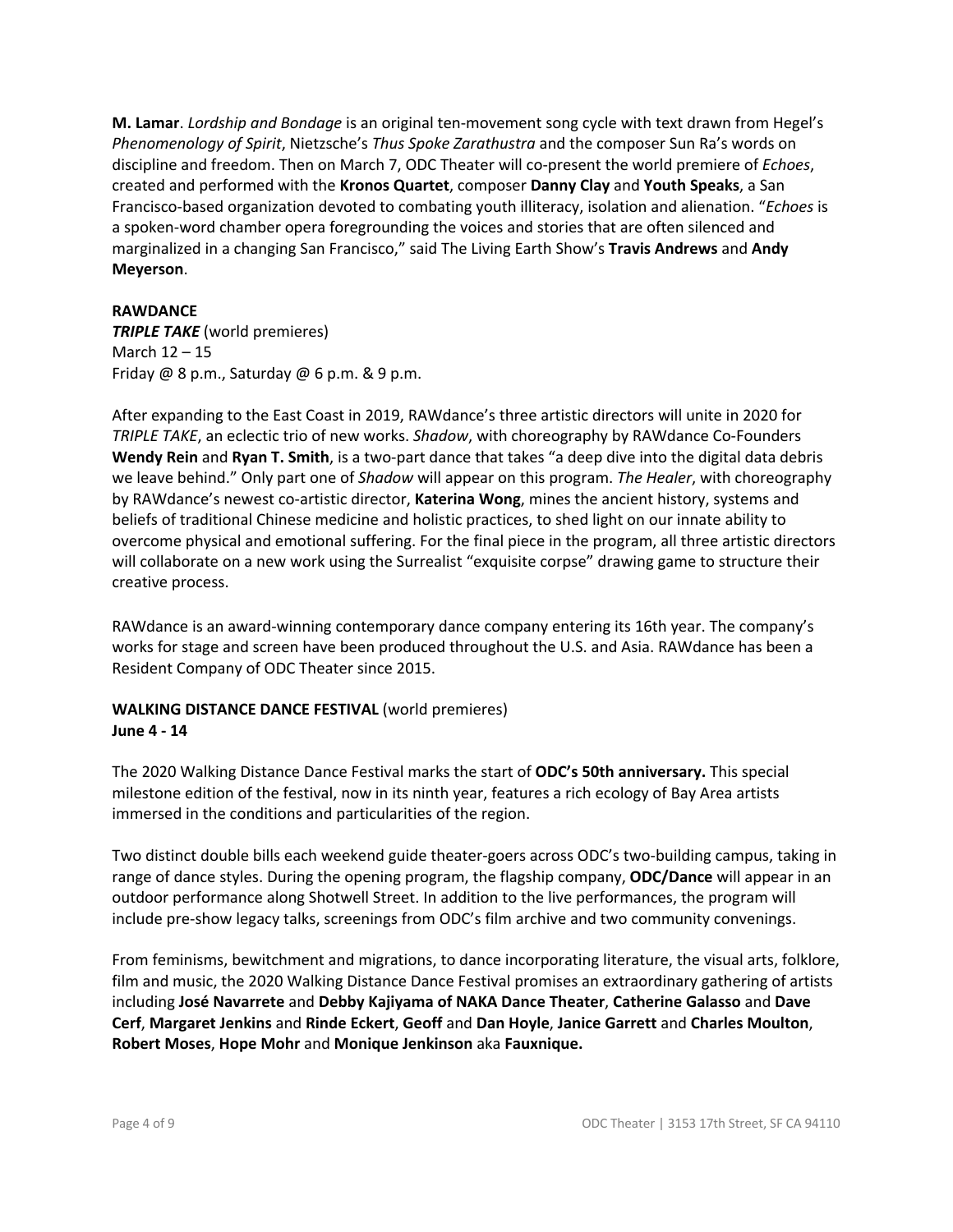**ODC/DANCE** *Summer Sampler* **July 16 – 18, 23 – 25** Thursday – Saturday  $@$  8 p.m.

Delight in the exuberance of summer with a selection of ODC/Dance repertory works performed in their intimate home space.

## **AMY SEIWERT'S IMAGERY** *SKETCH 10: Wrecked* (world premieres) **July 30 – August 2** Thursday – Sunday  $@$  8 p.m.

Amy Seiwert's Imagery is a contemporary ballet company dedicated to expanding the definition of ballet through experimentation and collaboration. Imagery's artists explode preconceptions of what ballet can be, stepping away from their creative habits and taking bold risks. This summer the company returns to ODC Theater for the 10th anniversary of SKETCH, their celebrated flagship commissioning series.

SKETCH 10: *WRECKED* will feature world premieres by six renowned choreographers, whose work will showcase the talents of Imagery's company artists. The choreographers will each create a 12- to 15 minute ballet. Working in pairs, they will "wreck" each other's creations, a process of deconstruction and reconstruction that exposes the inner workings of each piece, laying bare the choreographers' conscious and unconscious habits, while revealing the infinite directions in which ballets can be stretched and reshaped. SKETCH alumni choreographers include Julia Adam, Jennifer Archibald, Marc Brew, Val Caniparoli, Nicole Haskins, Adam Hougland, Gabrielle Lamb, Stephanie Martinez, Matthew Neenan, Ben Needham-Wood, KT Nelson, Gina Patterson, Susan Roemer and Amy Seiwert.

# **SFDANCEWORKS**

*Season 5* (world premieres) **August 13 – 16** Thursday – Saturday @ 8 p.m., Sunday @ 6 p.m.

SFDanceworks celebrates its fifth anniversary season with a return to ODC Theater under the newly appointed co-directorship of **Brett Conway** and **Laura O'Malley**. On the program is Marco Goecke's solo masterwork, *Äffi*, set to songs by Johnny Cash, plus world premieres from Bryan Arias and Drew Jacoby.

SFDanceworks was founded in 2014 by **James Sofranko**, former soloist with the San Francisco Ballet and current artistic director of Grand Rapids Ballet. Under his direction, the company has presented an annual summer season featuring works from some of the most sought-after choreographers in the world, in addition to supporting the development of emerging artists. Among the choreographers SFDanceworks has taken up are Christopher Bruce, Alejandro Cerrudo, Nacho Duato, Dana Genshaft, James Graham, José Limon, Lar Lubovitch, Danielle Rowe, Penny Saunders, Andrea Schermoly, Olivier Wevers, in addition to Conway, O'Malley and Sofranko.

# **FUNSCH DANCE**

*EPOCH* (world premiere)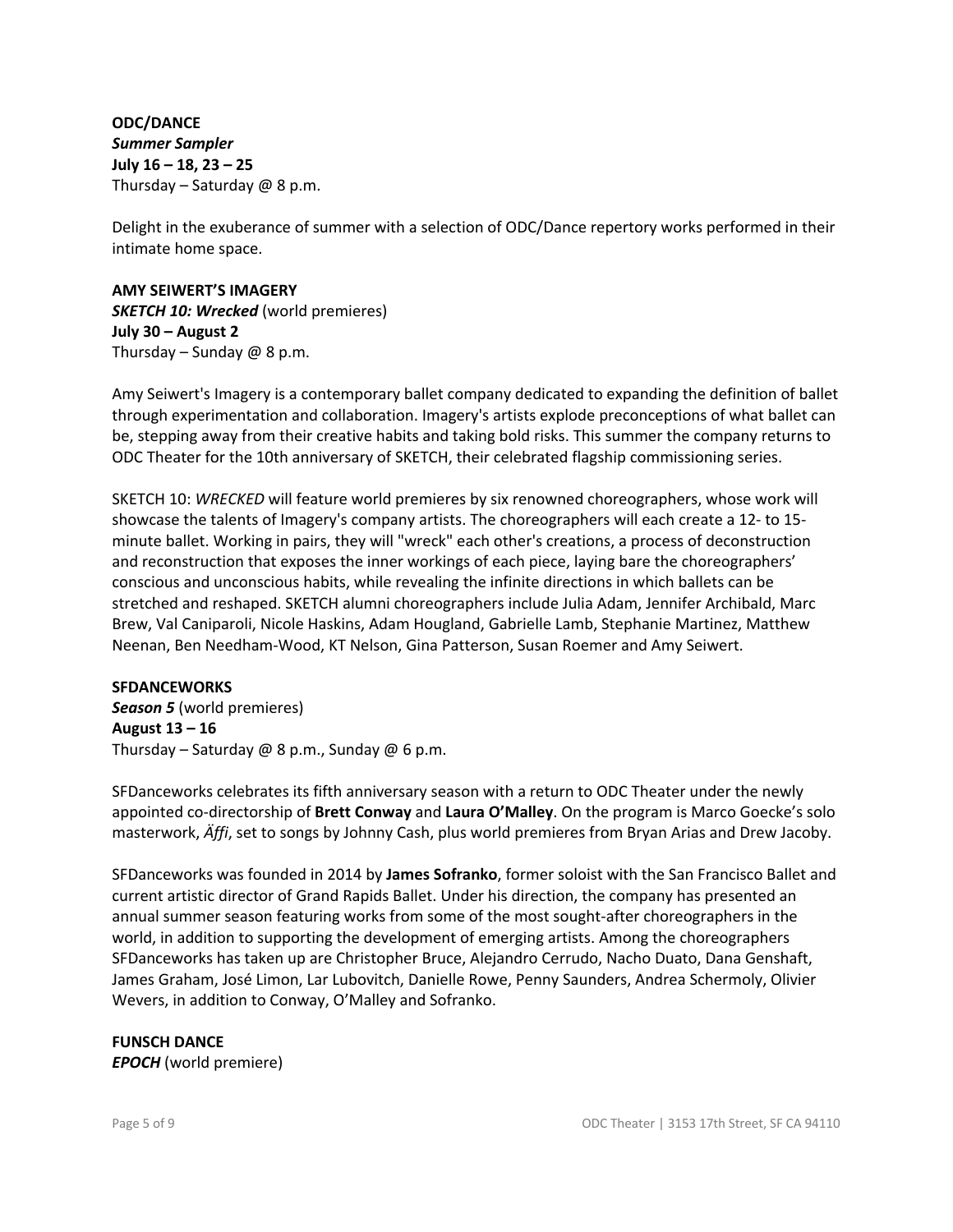# **September 12**

Saturday @ 12 p.m.

In cheeky defiance of Doris Humphrey's warning that "all dances are too long," Funsch Dance's *EPOCH* unfolds over a span of 12 hours, in a gratuitous surplus of movement, interrupted by moments of nothingness. Is endurance political? What bonds does an unlikely scenario forge? *EPOCH* features 20 performers, an original sound score by **Cheryl Leonard** and lighting design by **Danielle Ferguson**. The work will have suggested time entry points, and at 6 p.m., a public discussion with the artists, joined by local performance scholars and representatives from the Mission Economic Development Agency.

Since 2002, Artistic Director **Christy Funsch** has created eleven full-length works for Funsch Dance. She has been awarded residencies at Djerassi, U Cross and Yaddo, and in 2014 was named one of "25 to Watch" by *Dance Magazine*. She is currently a Fulbright scholar in Portugal.

#### **ODC** *THEATER UNPLUGGED* **September 24** Thursday @ 7 p.m.

ODC's *Unplugged* series is a recurring platform offering a rare and candid look into the creative process. This edition features a work-in-progress by **randy reyes** and **jose e. abad**, who blend movement research and durational movement, with sound design and composition, installation art and sculptural elements via a BIQTPOC (black indigenous queer trans people of color) lens. Travels to their respective home countries of Guatemala and the Philippines will inform the work to be shared.

Reyes is a queer, Afro-Guatemalan choreographer, performance artist and healer. After moving between Los Angeles, Berlin and New York, they currently make art in the Bay Area. Abad is a social practice performance artist who explores queer futurity through an intersectional lens. Born in Olongapo City, Philippines to a Filipinx mother and a West Indian father, abad has performed in New York, New Orleans and San Francisco in collaboration with a variety of artists including Keith Hennessy, Scott Wells, Anne Bluethenthal, Brontez Purnell, #DignityInProcess and detour dance.

#### **INKBOAT with Guest Choreographer ANN CARLSON** *The Ones We Fell Among* (world premiere) **October 16 – 18**

Friday – Sunday  $@$  8 p.m.

Inkboat has commissioned award-winning interdisciplinary artist Ann Carlson to make *The Ones We Fell Among*. This multi-phased performance project muses and reflects upon the movements, mythologies, behaviors and perceptions of Earth's largest land mammal, the elephant. With wild, quiet and clumsy grace, Carlson borrows from the real, the imagined and the symbolic to build a world of wonder and reckoning with masterful performers **Shinichi** and **Dana lova-Koga**.

InkBoat is a physical theater and dance company founded by Shinichi Iova-Koga in 1998. Repertory and research integrate the interplay of multiple artistic disciplines and viewpoints, both experimental and traditional, resulting in original performance compositions. Carlson's work often incorporates different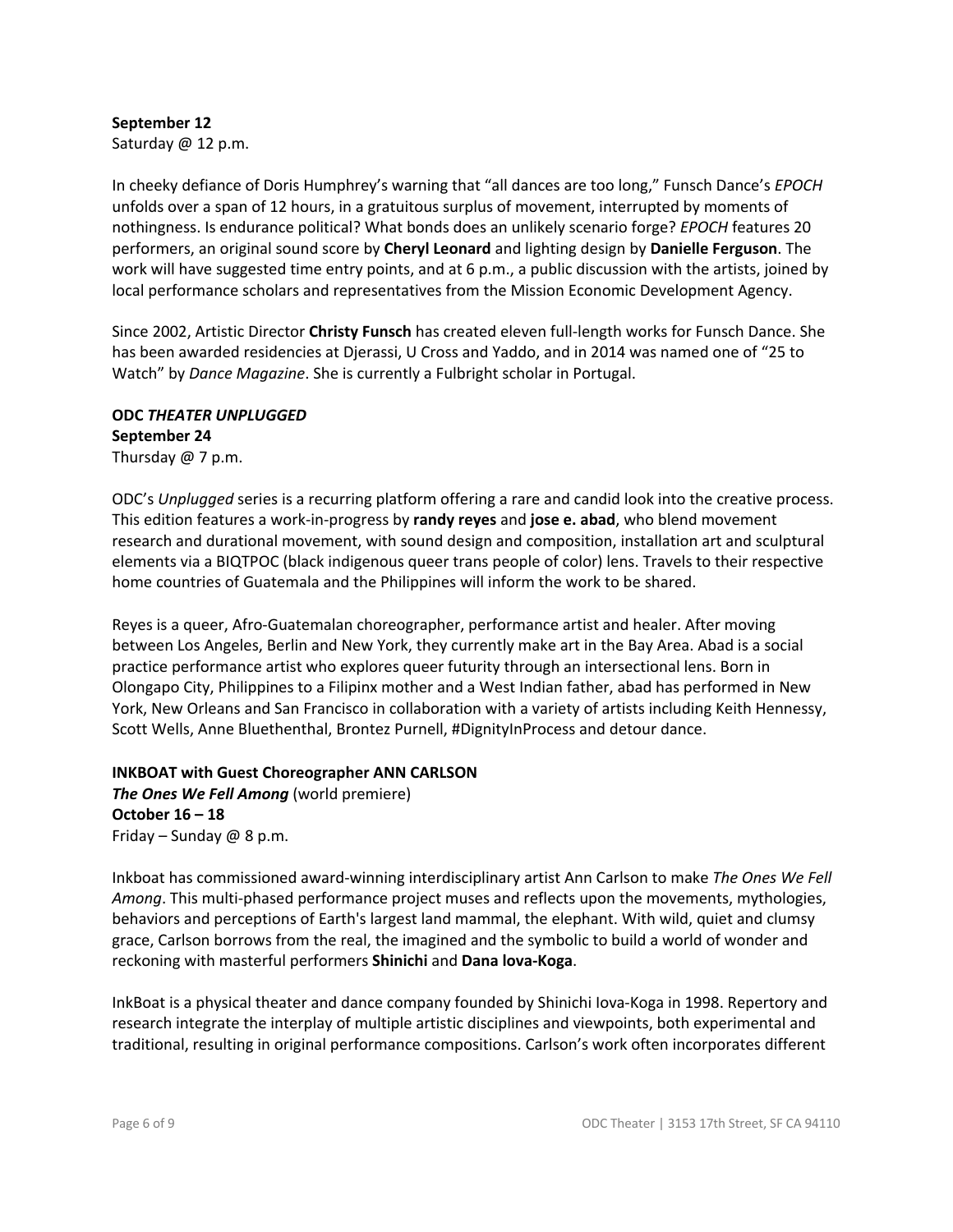movement components, speaking or acting components, and props or sometimes animals. "Ann Carlson is a conceptual artist who uses gesture, text and humor to break your heart," (*The New York Times*).

**BOBBI JENE SMITH** *Lost Mountain* (West Coast premiere) **November 12 - 15** Thursday – Sunday  $@$  8 p.m.

Following the success of *A Study on Effort* and *With Care*, former Batsheva dancer Bobbi Jene Smith returns to ODC Theater with the West Coast premiere of *Lost Mountain*, produced in collaboration with the American Modern Opera Company. *Lost Mountain* takes inspiration from geological forces to create an abstract and emotionally visceral narrative. A series of vignettes with live music brings together an international ensemble of artists including **Evan Copeland**, **Ariel Freedman**, **Keir GoGwilt**, **Coleman Itzkoff**, **Ravid Kahalani**, **Jesse Kovarsky**, **Yiannis Logothetis**, **Marta Miller** and **Or Schraiber**, in addition to Smith.

Smith was a member of the Batsheva Dance Company from 2005-2014. A 2019 recipient of the Harkness Promise award, she has created commissions for CORPUS, ODC Theater, Gibney Dance Company and Martha Graham Dance Company. She choreographs and stars in the feature films *Mari* (Georgia Parris) and *Aviva* (Boaz Yakin).

\* \* \*

#### **ABOUT ODC THEATER**

ODC Theater participates in the creation of new works through commissioning, presenting, mentorship and space access; it develops informed, engaged and committed audiences; and it advocates for the performing arts as an essential component to the region's economic and cultural development. The Theater is the site of over 120 performances a year involving nearly 1,000 local, regional, national and international artists.

Since 1976, ODC Theater has been the mobilizing force behind countless San Francisco artists and the foothold for national and international touring artists seeking debut in the Bay Area. The Theater, founded by Brenda Way and currently under the direction of Julie Potter, has earned its place as a cultural incubator by dedicating itself to creative change-makers, those leaders who give the Bay Area its unmistakable definition and flare. Nationally known artists Spaulding Gray, Diamanda Galas, Bill T. Jones, Eiko & Koma, Ronald K. Brown/EVIDENCE, Karole Armitage, Sarah Michelson, Brian Brooks and John Heginbotham are among those whose first San Francisco appearance occurred at ODC Theater.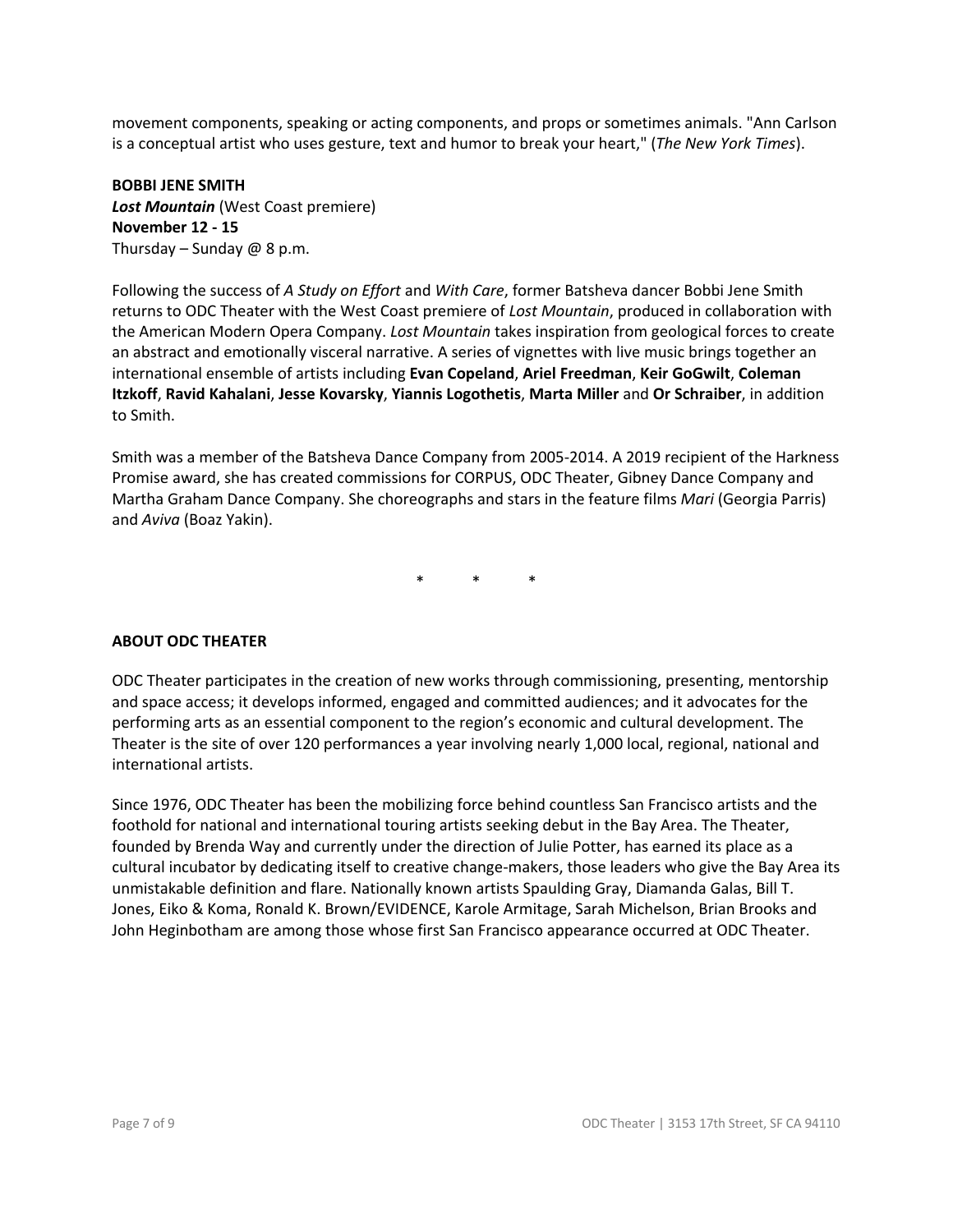# FACT SHEET

# **WHAT:**

## **ODC THEATER'S 2020 SEASON**

**Larry Arrington** (*world premiere*) January 9 - 11

#### **ODC/Dance** *Unplugged* February 14

**Kinetech Arts** (*world premiere*) February 21 – 23

**Deborah Slater Dance Theater** (*world premiere*) February 27 – March 1

**The Living Earth Show** (*world premiere*) March 6 - 7

**RAWdance** (*world premieres*) March 12 – 15

#### **WALKING DISTANCE DANCE FESTIVAL**:

**NAKA Dance Theater Catherine Galasso & Dave Cerf** June  $4 - 5$ 

**Geoff & Dan Hoyle** (*world premiere*) **Margaret Jenkins & Rinde Eckert** June  $6 - 7$ 

**Robert Moses' Kin** (*world premiere*) **Garrett + Moulton Productions** (*world premiere*) June 11 – 12

**Hope Mohr Dance Monique Jenkinson / Fauxnique** June 13 – 14

**ODC/Dance** *Summer Sampler* July 16 – 18, 23 – 25

**Amy Seiwert's Imagery** (*world premieres*) July 30 – August 2